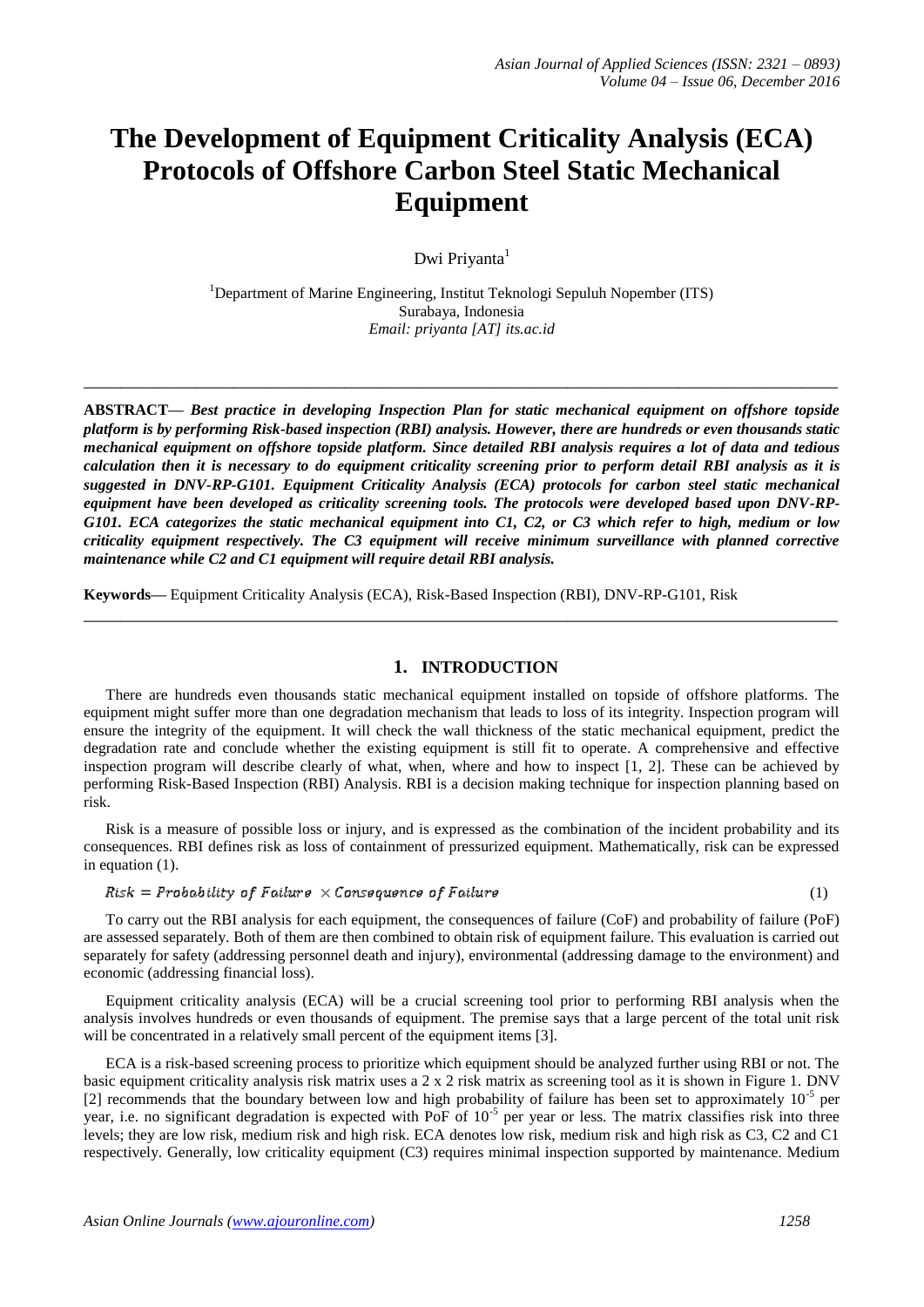(C2) and high (C1) criticality equipment require detail evaluation. In the case of piping and pressure vessels, risk-based inspection (RBI) will be utilized to perform analysis in detail.



**Figure 1:** Basic Equipment Criticality Analysis Matrix

#### **2. EQUIPMENT CRITICALITY ANALYSIS (ECA) PROTOCOL**

Concept of risk is adopted in developing the equipment criticality analysis protocol of offshore carbon steel static mechanical equipment. In this case, risk is defined as the loss of containment of pressurized mechanical equipment. The categories of equipment belong to the ECA are mostly carbon steel pressure vessels and piping. The criticality of equipment is determined by scoring probability of event that leads to the loss of containment of pressurized equipment and the consequences of it that leads to health and safety of personnel, environmental pollution as well as business interruption. The combination of probability and consequence scoring will represent the risk or the criticality level of the equipment being analyzed.

The ECA protocols will adopt scoring system as it is suggested by Muhlbauer [4]. The ECA scoring system for offshore carbon steel mechanical equipment will be developed based on the model shown in Figure 2. The left and right side of Figure 2 shows the probability of failure and consequence of failure model respectively.



**Figure 2:** ECA Model for Offshore Carbon Steel Mechanical Equipment

The probability is modeled based upon external damage factor (EDF) and internal damage factor (IDF) as it is suggested in [2]. The sub category of internal damage factor consists of sand erosion (IDF1), water systems (IDF2), microbiologically induced corrosion (IDF3), CO<sub>2</sub> corrosion (IDF4) as well as H<sub>2</sub>S corrosion (IDF5). Each damage factor is assessed separately since each damage factor occurs independently.

The consequence of failure is evaluated based on three types of consequences. The consequences relate to the safety of personnel (FC1), to the environment (FC2) and to the economy / business interruption (FC3).

The developed ECA protocols will be implemented in an oil gas company which has established a 5 x 6 risk matrix. The risk matrix consists of 5 probability ratings and 6 consequence ratings. For those reasons, the ECA scoring protocols will also be developed based upon a 5 x 6 risk matrix.

#### **3. PROBABILITY OF FAILURE MODEL**

Probability of failure (PoF) model of carbon steel material will be represented by external damage factor (EDF) and internal damage factor (IDF). The IDF covers sand erosion (IDF1), water system (IDF2), microbiologically induced corrosion or MIC (IDF3),  $CO_2$  Corrosion (IDF4) and H<sub>2</sub>S Corrosion (IDF5) as it is recommended by DNV [2].

EDF will be scored ranging from 1 to 10 while IDF1 to IDF5 will be scored ranging from 1 to 5. The minimum score 1 means that the probability model will have low probability of occurrence. The maximum score 5 or 10 means that that the probability model will have high probability of occurrence.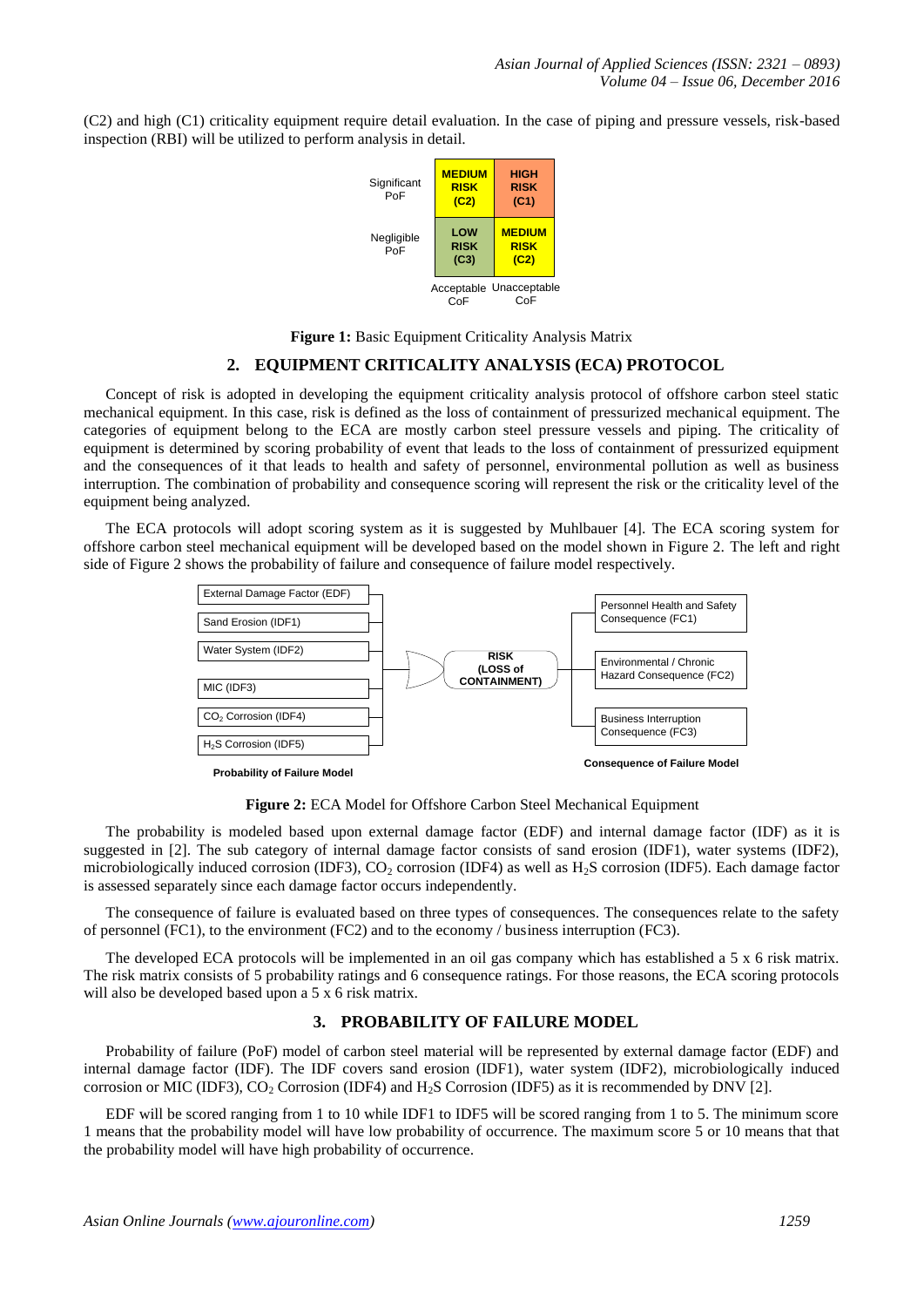#### *3.1 External Damage Factor (EDF)*

Atmospheric corrosion is basically a chemical change that occurs in the material of component as a result of material interactions with the atmosphere. Generally, these interactions cause oxidation on metal. Corrosion rate of external corrosion will increase if the coating of the component is damaged or the temperature is increased.

The external damage factor is modeled based upon the atmospheric type where the equipment is operated, coating age and corrosion rate as a function of temperature. The scoring protocol of external damage factor (EDF) is given by equation (2).

$$
EDF = AT + \frac{(CD+T)}{2}
$$

L,

(2)

AT, CO and T represent atmospheric type, coating age and corrosion rate as a function of temperature respectively. The scoring protocol for each parameter is listed in Table 1, Table 2 and Table 3 respectively.

| <b>Table 1:</b> Atmospheric type scoring protocol |              |
|---------------------------------------------------|--------------|
| <b>Atmospheric Type (AT)</b>                      | <b>Score</b> |
| Low humidity and low temperature                  |              |
| Chemical and low humidity                         |              |
| High humidity and high temperature                |              |
| Marine, swamp, coastal                            |              |
| Chemical and high humidity                        |              |
| Chemical and marine                               |              |

**Table 2:** Coating age scoring protocol

| Coating Age (CO)          | <b>Score</b> |
|---------------------------|--------------|
| $<$ 5 years               |              |
| $\geq$ to < 7.5 years     |              |
| $\geq$ 7.5 to < 10 years  | 3            |
| $\geq$ 10 to < 12.5 years |              |
| $>12.5$ vears             |              |

| <b>Temperature Range (T)</b> | <b>Score</b> |
|------------------------------|--------------|
| T < 20 C                     |              |
| 20 < T < 50 C                |              |
| $50 < T < 80$ C              |              |
| $80 < T < 100$ C             |              |
| T > 100 C                    |              |
|                              |              |

#### *3.2 Internal Damage Factor 1 (IDF1) – Sand Erosion*

Degradation due to sand erosion gives general wall thinning where the product flow impinges on the pipe or vessel wall. The rate of wall loss by erosion increases with the quantity of sand in the product and the product flow rate.

The sand erosion is modeled based upon the solid quantity and velocity of the fluid [5]. The combination of these two parameters will form an evaluation matrix to predict the occurrence of sand erosion as it is shown in Figure 3. The matrix will show whether the probability of occurrence of sand erosion will be very high, high, medium, low or very low. These classifications are then used as a basis of sand erosion scoring protocol as it is shown in Table 4.

|           | High   | Medium   | High          | Verv High |
|-----------|--------|----------|---------------|-----------|
| ocity     | Medium | Low      | Medium        | High      |
| $\bar{e}$ | Low    | Very Low | Low           | Medium    |
|           |        | Low      | Medium        | High      |
|           |        |          | <b>Solids</b> |           |

| <b>Table 4:</b> IDF1 scoring protocol – sand erosion |              |
|------------------------------------------------------|--------------|
| <b>Possibility Erosion</b>                           | IDF1         |
| <b>Occurrence</b>                                    | <b>Score</b> |
| Very High                                            |              |
| High                                                 |              |
| Medium                                               | 3            |
| Low                                                  |              |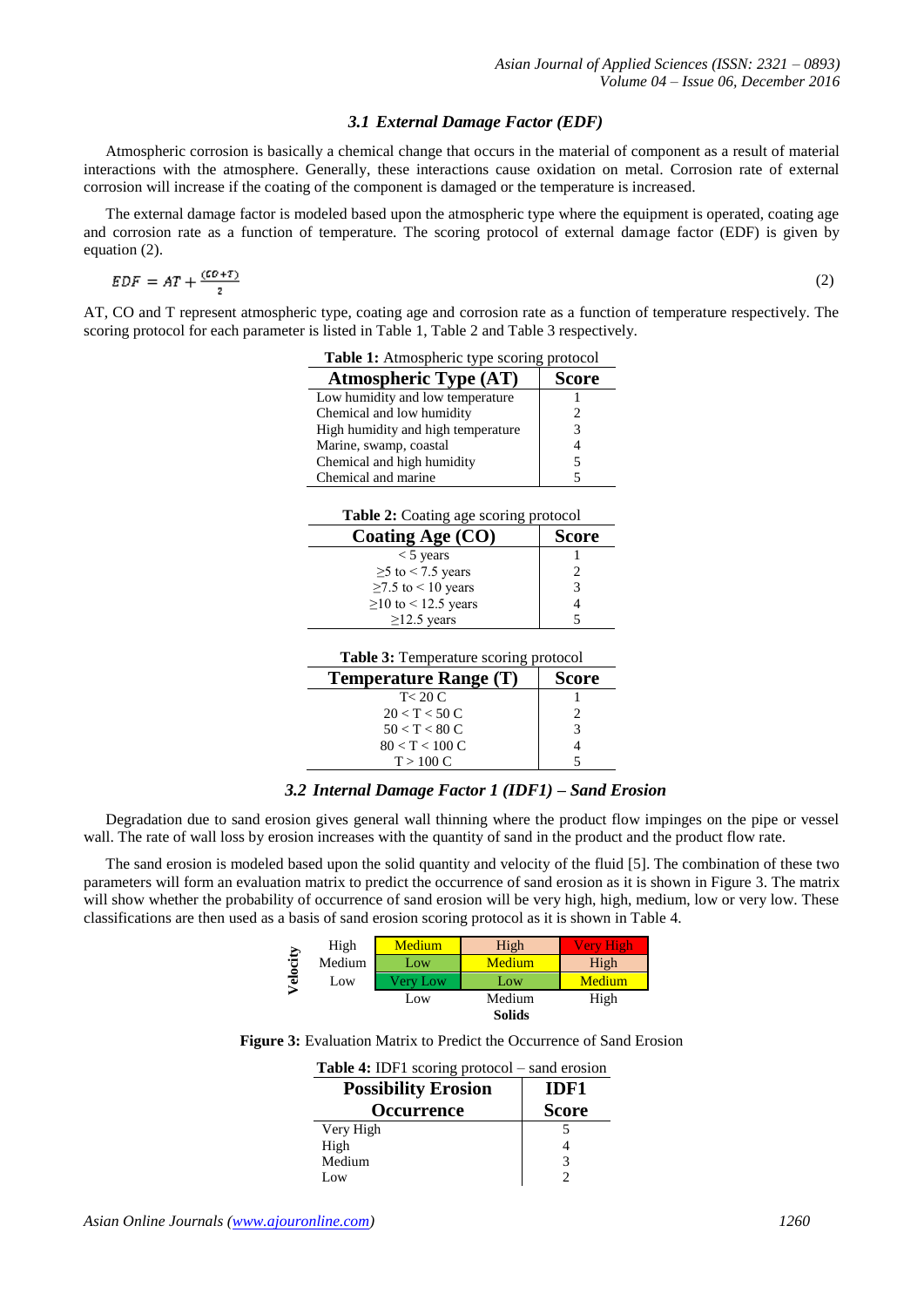| <b>Possibility Erosion</b> | IDF1         |
|----------------------------|--------------|
| <b>Occurrence</b>          | <b>Score</b> |
| Very Low                   |              |

#### *3.3 Internal Damage Factor 2 (IDF2) – Water Systems*

Water systems use "water" of various corrosiveness, ranging from untreated seawater to potable water. Corrosion rate increases with the increase in flow rate, oxygen concentration and temperature. DNV has shown that the rate of internal corrosion of carbon steel piping depends on the flow rate of sea water and it can be described by normal distribution [2]. The flow rate of sea water varies from 0 m/s to about 5.5 m/s while the mean corrosion rate varies from 0.1 mm/year to about 0.9 mm/year. In this case, the higher the flow rate, the higher mean corrosion rate will be. The combination of sea water flow rate and estimated corrosion rate will be adopted in scoring protocol of water systems (IDF2) as it is shown in Table 5.

| <b>THE 2.</b> IDT $\approx$ scoting protocol<br>water pypicins |                            |                  |
|----------------------------------------------------------------|----------------------------|------------------|
| <b>Water Flow</b>                                              | <b>Estimated Corrosion</b> | IDF <sub>2</sub> |
| Rate                                                           | Rate                       | <b>Score</b>     |
| $< 1$ m/s                                                      | $0.1 - 0.2$ mm/year        |                  |
| 1 to $1.5 \text{ m/s}$                                         | $0.2$ -0.4 mm/year         |                  |
| $1.5$ to $2 \text{ m/s}$                                       | $0.4 - 0.6$ mm/year        |                  |
| 2 to $3.5 \text{ m/s}$                                         | $0.6 - 0.8$ mm/year        |                  |
| $3.5$ to 6 m/s                                                 | $0.8 - 1$ mm/year          |                  |

**Table 5:** IDF2 scoring protocol – water systems

### *3.4 Internal Damage Factor 3 (IDF3) – Microbiologically Induced Corrosion (MIC)*

The microbiologically induced corrosion (MIC) is generally not expected in other materials than carbon steels in anaerobic hydrocarbon systems. DNV presented the graph that shows the relation of probability of failure (per mm of wall thickness) of carbon steel static mechanical equipment due to microbiologically induced corrosion as a function of water temperature [2]. By knowing the water temperature that flows in the equipment we may estimate the probability of the failure of the equipment due to microbiologically induced corrosion. The scoring protocol of MIC is developed based upon the probability of failure value read from the graph. Table 6 shows the scoring protocol of microbiologically induced corrosion (IDF3).

| <b>Probability of Failure</b> (failure) | IDF3         |
|-----------------------------------------|--------------|
| per year)                               | <b>Score</b> |
| $< 10^{-6}$                             |              |
| $10^{-6}$ to $10^{-4}$                  |              |
| $10^{-4}$ to $10^{-2}$                  |              |
| $10^{-2}$ to 1                          |              |
|                                         |              |

**Table 6:** IDF3 scoring protocol – microbiologically induced corrosion

#### *3.5 Internal Damage Factor 4 (IDF4) – CO2 Corrosion*

Carbon Dioxide is a weakly acidic gas which is corrosive when dissolved in water becoming carbonic acid (H<sub>2</sub>CO<sub>3</sub>). The partial pressure of  $CO_2$  is used as a guideline to determine the corrosiveness of  $CO_2$  as recommended by NACE [6]. In the presence of water, NACE divided the  $CO<sub>2</sub>$  corrosion into three categories. A partial pressure of  $CO<sub>2</sub>$  above 207 kPa (30 psi) is usually corrosive, between 21 kPa (3 psi) and 207 kPa (30 psi) may be corrosive and below 21 kPa (3 psi) is generally considered noncorrosive. These criteria are adopted to develop the scoring protocol of  $CO<sub>2</sub>$  corrosion as it is shown in Table 7.

| <b>Table 7:</b> Scoring protocol of IDF4 $-$ CO <sub>2</sub> corrosion |  |
|------------------------------------------------------------------------|--|
|------------------------------------------------------------------------|--|

| $CO2$ Partial<br><b>Pressure</b> | <b>IDF4 Score</b> |
|----------------------------------|-------------------|
| $>$ 30 psi                       |                   |
| 3 psi to 30 psi                  |                   |
| $<$ 3 psi                        |                   |

#### *3.6 Internal Damage Factor 5 (IDF5) – H2S Corrosion*

If equipment material made of carbon or low alloy steel and the process contains water and  $H<sub>2</sub>S$  in any concentration, the equipment should be evaluated for susceptibility to  $H_2S$  corrosion. The  $H_2S$  scoring protocol is developed based upon the environmental severity since this will contribute to  $H_2S$  corrosion growth. API provides the  $H_2S$  environmental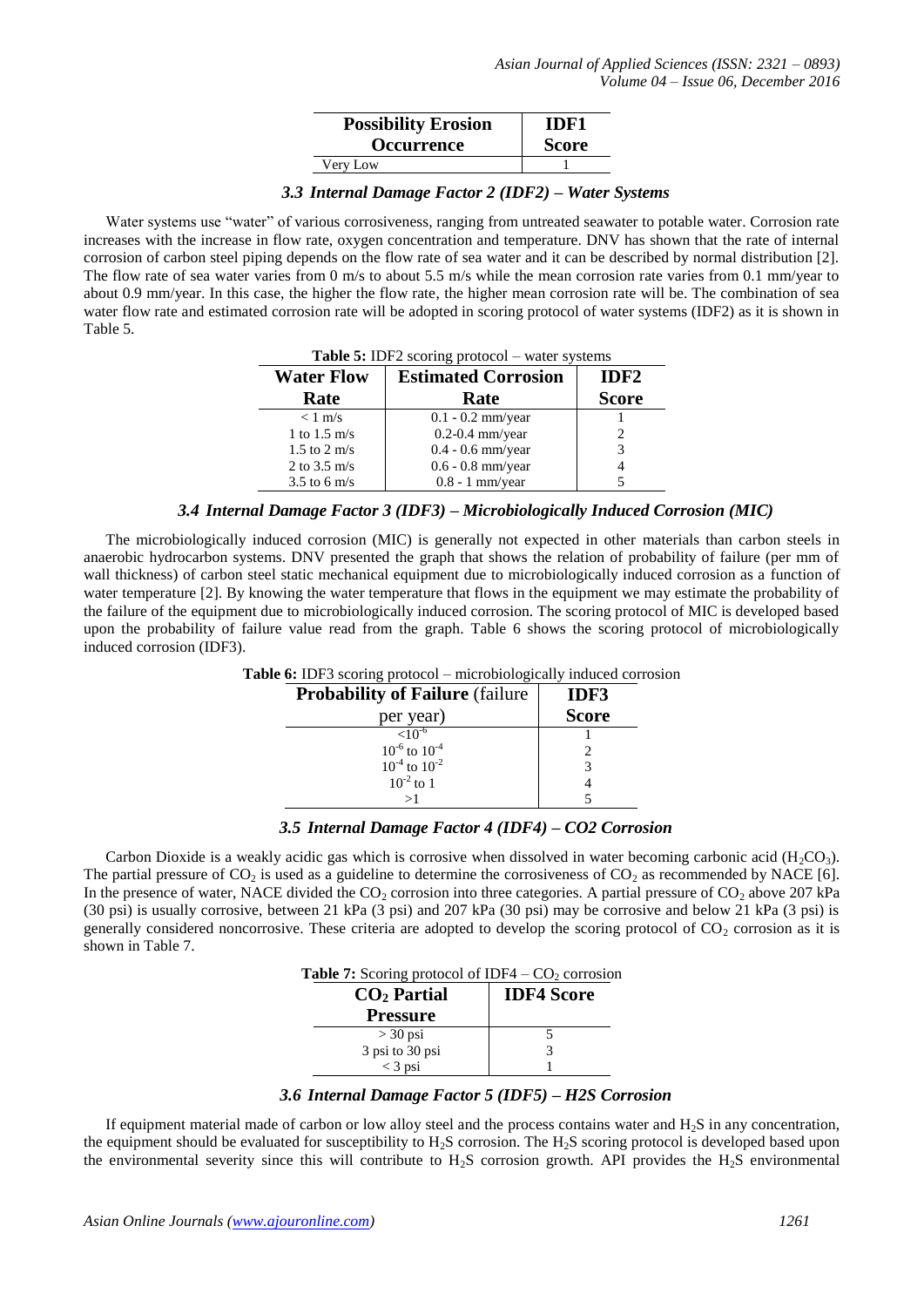| pH of      | $H2S$ Content (ppm) |             |                 |          |  |  |  |
|------------|---------------------|-------------|-----------------|----------|--|--|--|
| Water      | < 50                | 50 to 1,000 | 1,000 to 10,000 | >10,000  |  |  |  |
| < 5.5      | Low                 | Moderate    | High            | High     |  |  |  |
| 5.5 to 7.5 | Low                 | Low         | Low             | Moderate |  |  |  |
| 7.6 to 8.3 | Low                 | Moderate    | Moderate        | Moderate |  |  |  |
| 8.4 to 8.9 | Low                 | Moderate    | Moderate        | High     |  |  |  |
| > 9.0      | Low                 | Moderate    | High            | High     |  |  |  |

severity level as a function of pH of water and H2S content in water as it is shown in Table 8 [3]. Table 9 shows the scoring protocol of  $H_2S$  corrosion that is generated based upon values listed in Table 8.

| <b>Table 9:</b> Scoring protocol of IDF5 $- H_2S$ corrosion |
|-------------------------------------------------------------|
|-------------------------------------------------------------|

| <b>Environmental Severity</b> | <b>IDF5</b> Score |
|-------------------------------|-------------------|
| High                          |                   |
| Moderate                      |                   |
| Low                           |                   |

#### **4. CONSEQUENCE OF FAILURE MODEL**

Consequence of failure (CoF) is evaluated based on three types of consequences. They are: the consequences related to the safety of personnel (FC1), to the environment (FC2) and to the economy / business interruption (FC3). Size of the leakage hole (Ch) and pressure (Cp) will contribute significantly to the severity of the consequences of failure.

#### *4.1 Size of the Leakage Hole*

Size of the leakage hole together with pressure of product service will determine the amount of product service released to the atmosphere when a static mechanical equipment is leaking. The scoring protocol of the size of the leakage hole is based on standard size of the leakage hole category model. Table 10 shows the scoring protocol of size of the leakage hole.

| <b>Table 10:</b> Scoring protocol of size of the hole (Ch) |                                     |               |  |  |  |
|------------------------------------------------------------|-------------------------------------|---------------|--|--|--|
| <b>Leakage Hole</b>                                        | <b>Hole Size Diameter</b>           | <b>Score</b>  |  |  |  |
| Category                                                   |                                     |               |  |  |  |
| <b>Small Holes</b>                                         | $D \leq 5$ mm                       |               |  |  |  |
| Medium Holes                                               | $5 \text{mm} < D \leq 25 \text{mm}$ | $\mathcal{D}$ |  |  |  |
| Large Holes                                                | 25 mm $\leq$ D                      | 3             |  |  |  |
| <b>Ruptures</b>                                            | Equipment Diameter $<$ D            |               |  |  |  |

#### *4.2 Pressure*

Pressure hazard is proportional to the internal pressure inside the equipment. Maximum operating pressure (MOP) will be used as parameter to consider the contribution of pressure inside the equipment when it leaked. Table 11 shows the pressure distribution and its scoring protocol which will be used during ECA process.

| Table 11: Scoring protocol of MOP (Cp) |              |  |  |  |
|----------------------------------------|--------------|--|--|--|
| <b>Pressure</b>                        | <b>Score</b> |  |  |  |
| $\leq 50$ psig                         |              |  |  |  |
| $>$ 50 psig to $\leq$ 200 psig         | 2            |  |  |  |
| $>$ 200 psig to $\leq$ 400 psig        | 3            |  |  |  |
| $>$ 400 psig to $\leq$ 600 psig        |              |  |  |  |
| $> 600$ psig to $\leq 700$ psig        | 5            |  |  |  |
| $> 700$ psig                           |              |  |  |  |

#### *4.3 Consequence Modeling of Health and Safety of Personnel (FC1)*

The consequences of equipment failure are modeled based on the properties of the product service that is transported within the equipment. The hazard category levels caused by product service may refer to NFPA 704 [7]. Chemical compositions of the product service consist of several materials. The most dominant chemical composition will be selected to represent the consequence model.

The primary factor in determining the nature of the hazard is the product service itself. Most products will have some acute hazard characteristics and some chronic hazard characteristics. Acute means sudden onset, or demanding urgent attention, or of short duration. Hazards such as fire, explosion, or contact toxicity are considered to be acute hazards.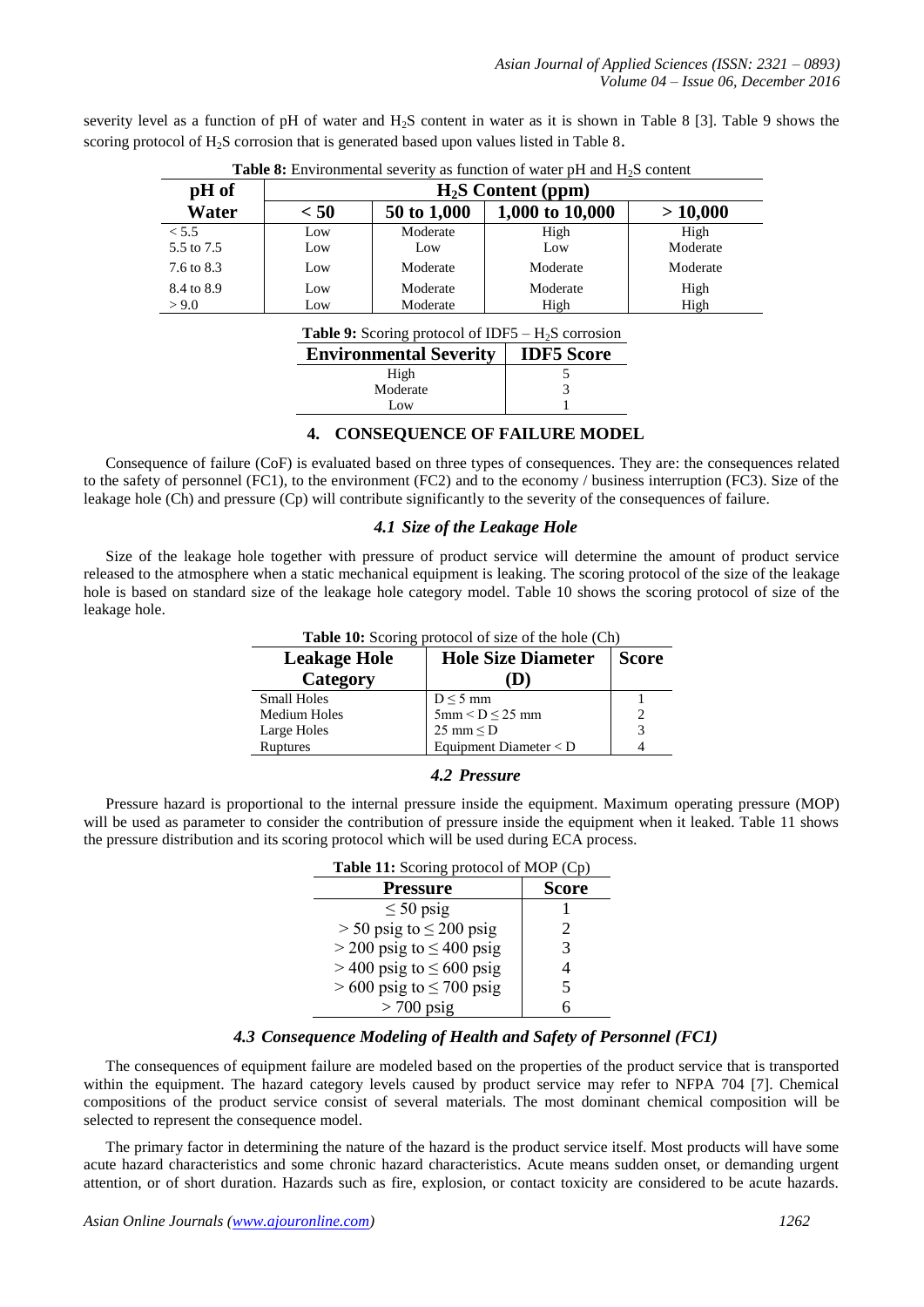They are immediate threats caused by a leak. Acute hazard scoring will consider following hazard characteristics, flammability (Nf), reactivity (Nr) and toxicity (Nh). These hazard characteristics will be adopted as part of FC1 scoring protocol as it is also found in [8]. Flammability scoring protocol is shown in Table 12, reactivity scoring protocol is shown in Table 13 and toxicity scoring protocol is shown in Table 14.

Scoring Personnel Health and Safety Consequence (FC1) can be obtained by summing up all Nf, Nr, and Nh scores and then multiply them by the size of the leakage hole score (Ch) and pressure score (Cp) as it is shown in the equation (3). Based on the values listed in Table 10 to Table 14, the possible score of FC1 will vary from 0 to 288.

$$
FC1 = Ch \times Cp \times (Nf + Nr + Nh)
$$

| <b>Flammability Criteria</b>                                                  | Nf |          |
|-------------------------------------------------------------------------------|----|----------|
| Noncombustible                                                                |    |          |
| $FP > 200^{\circ}F$                                                           |    |          |
| $100\text{°F}$ < FP < 200°F                                                   |    |          |
| $FP < 100^{\circ}F$ and $BP < 100^{\circ}F$                                   | 3  |          |
| $FP < 73^{\circ}F$ and $BP < 100^{\circ}F$                                    |    |          |
|                                                                               |    |          |
| <b>Table 13:</b> Scoring protocol of reactivity<br><b>Reactivity Criteria</b> |    | Nr       |
| Substance is completely stable                                                |    | $\theta$ |
| Mild reactivity on heating with pressure                                      |    |          |
| Significant reactivity                                                        |    | 2        |
| Detonation possible with confinement                                          |    | 3        |

| <b>Toxicity Criteria</b>                                            | Nh |
|---------------------------------------------------------------------|----|
| No hazard beyond that of ordinary combustibles                      |    |
| Only minor residual injury is likely                                |    |
| Prompt medical attention required to avoid temporary incapacitation |    |
| Materials causing serious temporary or residual injury              | っ  |
| Short exposure causes death or major injury                         |    |

#### *4.4 Consequence Modeling of Environmental Pollution (FC2)*

The environmental pollution consequence (FC2) is modeled based on the combination of leakage hole size, pressure and the amount of reportable spill quantity (RQ) of product service that spilled when a component is leaking [8]. The score of RQ varies from 0 to a maximum 10. Score 0 can be interpreted that the spill corresponds to least spill while score 10 corresponds to large spill. Environmental pollution consequence score (FC2) can be obtained by multiplying leakage hole size score (Ch), pressure score (Cp) and spill quantity score (RQ) as it is shown in equation (4). The possible score of FC2 will vary from 0 to 240.

$$
FC2 = Ch \times Cp \times RQ
$$

(4)

(3)

Auto ignition likelihood of released product will contribute to the possibility of fire or explosion if the product service released into the air due to equipment leakage. Released product that has AIT (auto ignition temperature) lower than the operating temperature or the temperature around when the product is released to the air will be more flammable. Table 15 shows the scoring protocol regarding the possibility of auto ignition occurrence when the product service leaked (FC3.1).

|  |  | Table 15: Scoring protocol of released product auto ignition (FC3.1) |  |  |  |  |  |  |  |  |
|--|--|----------------------------------------------------------------------|--|--|--|--|--|--|--|--|
|  |  | ________                                                             |  |  |  |  |  |  |  |  |

| <b>Likelihood of Released Product to be</b><br><b>Auto Ignited</b> | <b>Score</b> |
|--------------------------------------------------------------------|--------------|
| Likely                                                             |              |
| Unlikely                                                           |              |

The location of the equipment also contribute to the damage of other components around the equipment that is being analyzed. Equipment located on the corner will have a lower contribution of damage to other equipment compared to that is located in the center of the plant. Table 16 tabulates the scoring protocol regarding to the equipment location in a plant (FC3.2).

**Table 16:** Equipment location scoring protocol (FC3.2)

| <b>Equipment Layout</b>     | <b>Score</b> |
|-----------------------------|--------------|
| In a plant corner           |              |
| In a vicinity of plant side |              |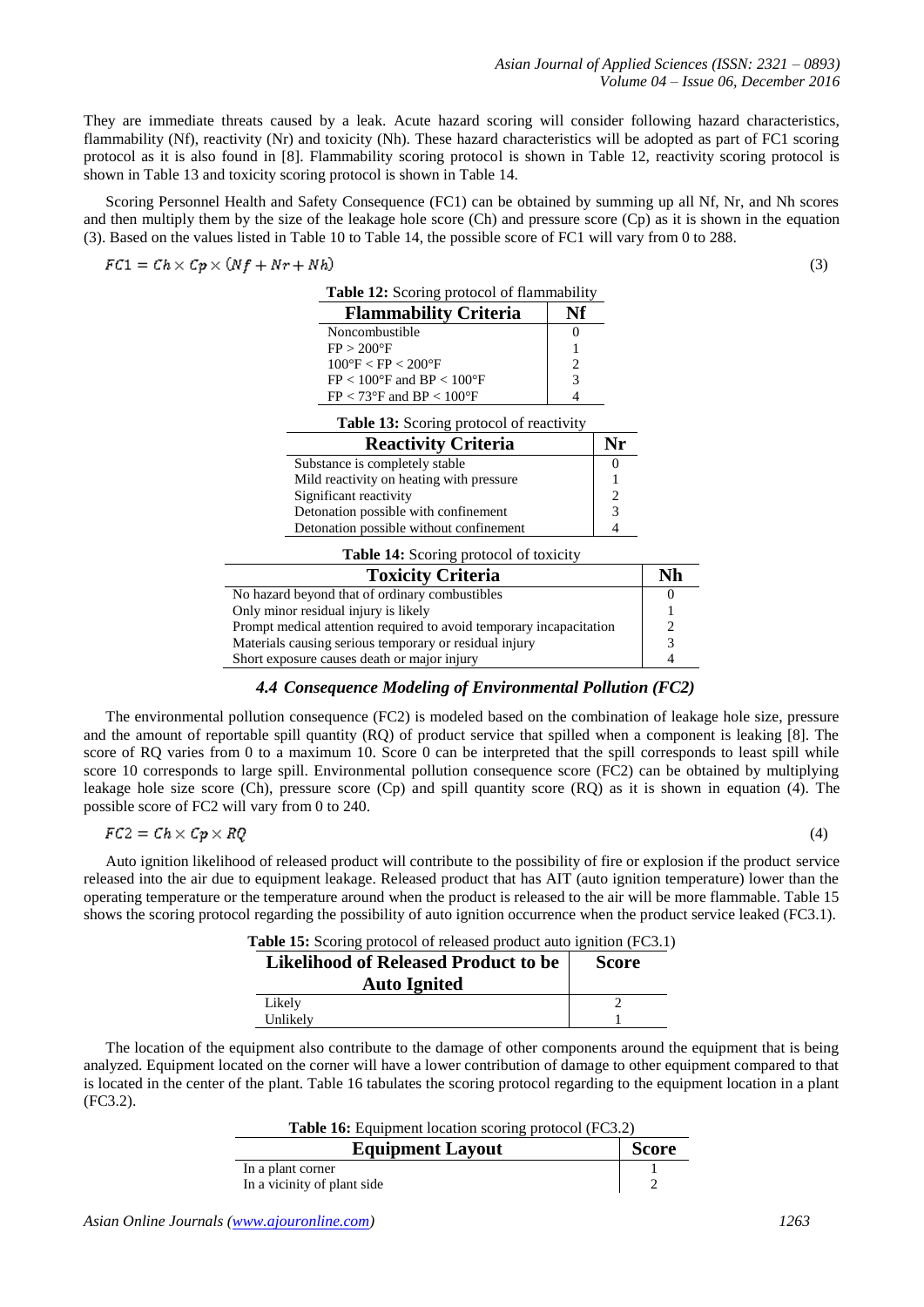| <b>Equipment Layout</b>                                          | <b>Score</b> |
|------------------------------------------------------------------|--------------|
| In a vicinity between plant side / plant corner and plant center |              |
| In a vicinity close to center of the plant                       |              |
| In the center of the plant                                       |              |

Recovery time of plant outage depends on how severe is the damaged plant. Outage of the plant as a consequence of damaged equipment may last from a few hours to months. Table 17 lists the scoring protocol regarding to the plant outage evaluation (FC3.3).

Secondary damage to other equipment may only occur if the damage to the equipment being analyzed severe enough to affect other equipment. Table 18 shows the secondary damage scoring protocol regarding to the secondary damage equipment caused by other damaged equipment (FC3.4).

| <b>Table 17:</b> Plant outage scoring protocol (FC3.3)        |               |  |  |  |
|---------------------------------------------------------------|---------------|--|--|--|
| <b>Plant Outage</b>                                           | <b>Score</b>  |  |  |  |
| Partial shutdown $< 1$ day                                    |               |  |  |  |
| Production loss total shutdown for < 1 day                    |               |  |  |  |
| Production loss total shutdown for $> 1$ day up to 1 week     | $\mathcal{R}$ |  |  |  |
| Production loss total shutdown for $> 1$ week up to 0.5 month |               |  |  |  |
| Production loss total shutdown for $> 0.5$ month              |               |  |  |  |

**Table 18:** Scoring protocol of secondary damage equipment (FC3.4)

| <b>Secondary Damage</b>        | <b>Score</b> |
|--------------------------------|--------------|
| Equipment it self              |              |
| Some equipment in process unit |              |
| More than one process units    |              |

Considering the scoring protocols, the possible business interruption scores will vary from 3 to 720.

#### **5. CONVERTING DAMAGE FACTOR SCORE INTO PROBABILITY RATING**

Probability of failure models cover external damage factor and other five internal damage factors. It only needs one of damage factors to occur to make carbon steel static mechanical equipment leaks. That is the reason why damage factors which represent probability model in Figure 2 are connected in OR gate. Since there will be six different scores of damage factors, then it is only the worst score that will be selected to represent the probability of failure of the equipment being analyzed. Table 19 shows the conversion of damage factor score into probability rating.

| <b>Table 19:</b> the Conversion of Damage Pactors Scores must probability Kating |              |                  |              |              |              |                    |                       |  |
|----------------------------------------------------------------------------------|--------------|------------------|--------------|--------------|--------------|--------------------|-----------------------|--|
| <b>EDF</b>                                                                       | <b>IDF1</b>  | IDF <sub>2</sub> | IDF3         | IDF4         | IDF5         | <b>Probability</b> | <b>Probability</b>    |  |
| <b>Score</b>                                                                     | <b>Score</b> | <b>Score</b>     | <b>Score</b> | <b>Score</b> | <b>Score</b> | Rating             | <b>Descriptor</b>     |  |
| $1 - 2$                                                                          |              |                  |              |              |              |                    | Almost Impossible     |  |
| $3 - 4$                                                                          |              |                  |              |              |              |                    | Unlikely              |  |
| $5 - 6$                                                                          |              |                  |              |              |              |                    | Possible              |  |
| $7 - 8$                                                                          |              |                  |              |              |              |                    | Likely                |  |
| $9 - 10$                                                                         |              |                  |              |              |              |                    | <b>Almost Certain</b> |  |

## **Table 19:** the Conversion of Damage Factors Scores into Probability Rating

#### **6. CONVERTING FAILURE CONSEQUENCE SCORE INTO CONSEQUENCE RATING**

As it can be seen in Figure 2, there are three models to represent the consequences of failure. Those three models are the consequences related to the safety of personnel (FC1), to the environment (FC2) and to the economy / business interruption (FC3). Scoring protocols have been developed for those consequences. The conversion of consequence scores into consequence ratings is shown in Table 20.

| <b>FC1 Score</b>        | <b>FC2 Score</b>        | <b>FC3 Score</b>       | <b>Consequence</b><br>Rating | Consequence<br><b>Descriptor</b> |
|-------------------------|-------------------------|------------------------|------------------------------|----------------------------------|
| $0 \leq FC1 \leq 48$    | 0 < F C2 < 40           | $0 \leq FC3 \leq 120$  | A                            | Slight                           |
| $48 <$ FC1 $< 96$       | 40 < FC2 < 80           | 120 < FC3 < 240        |                              | Minor                            |
| $96 <$ FC1 $\leq$ 144   | 80 < FC2 < 120          | 240 < FC3 < 360        |                              | Moderate                         |
| $144 <$ FC1 $\le$ 192   | $120 \leq FC2 \leq 160$ | 360 < FC3 < 480        |                              | Serious                          |
| $192 \leq FCl \leq 240$ | $160 <$ FC2 $<$ 200     | $480 <$ FC3 $\leq 600$ | E                            | Major                            |
| 240 < FCl < 288         | 200 < FC2 < 240         | 600 < FC3 < 720        |                              | Catastrophic                     |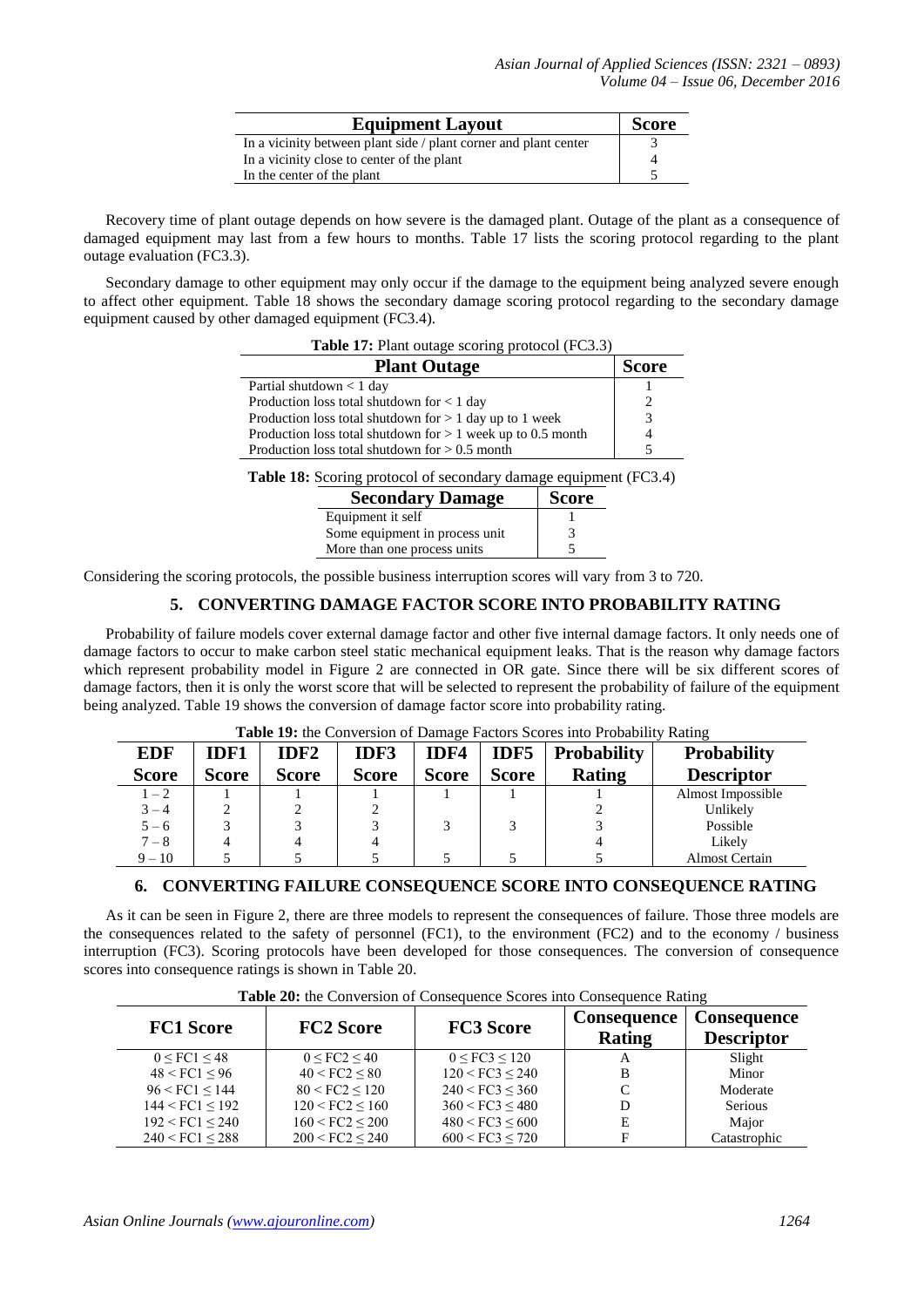| Table 21: Corporate probability ratings criteria |                       |                        |  |  |  |  |  |
|--------------------------------------------------|-----------------------|------------------------|--|--|--|--|--|
| <b>Probability</b>                               |                       | <b>Occurrence</b>      |  |  |  |  |  |
| <b>Rating</b>                                    | <b>Descriptor</b>     | per Year               |  |  |  |  |  |
|                                                  | Almost Impossible     | ${<}10^{-6}$           |  |  |  |  |  |
| 2                                                | Unlikely              | $10^{-6}$ to $10^{-4}$ |  |  |  |  |  |
| 3                                                | Possible              | $10^{-4}$ to $10^{-2}$ |  |  |  |  |  |
| 4                                                | Likely                | $10^{-2}$ to 1         |  |  |  |  |  |
|                                                  | <b>Almost Certain</b> | >1                     |  |  |  |  |  |

#### **7. CASE STUDY OF THE IMPLEMENTATION OF ECA PROTOCOLS**

The problem in implementing ECA protocols to the corporate which has developed its own risk matrix is quite challenging. In this case study, the developed ECA protocols will be adopted by a corporate which has a 5 x 6 risk matrix. The risk matrix consists of 5 (five) probability ratings and 6 (six) consequence ratings as it is shown in Figure 4. The risk level is divided into three levels, they are high risk (H), medium risk (M) and low risk (L). Table 21 shows the probability criteria and Table 22 shows the business interruption consequence criteria which are adopted by the corporate.

**Table 22:** Corporate business interruption consequence ratings criteria

| Consequence<br>Rating | <b>Descriptor</b>      | <b>Business Interruption</b>  |   |                               |             |                  |                  |                  |                                                               |
|-----------------------|------------------------|-------------------------------|---|-------------------------------|-------------|------------------|------------------|------------------|---------------------------------------------------------------|
| A                     | Slight                 | Partial shutdown $< 1$ day    |   |                               |             |                  |                  |                  |                                                               |
| B                     | Minor                  |                               |   |                               |             |                  |                  |                  | Production loss total shutdown for $< 1$ day                  |
| $\mathbf C$           | Moderate               |                               |   |                               |             |                  |                  |                  | Production loss total shutdown for $> 1$ day up to 1 week     |
| D                     | Serious                |                               |   |                               |             |                  |                  |                  | Production loss total shutdown for $> 1$ week up to 0.5 month |
| E                     | Major                  |                               |   |                               |             |                  |                  |                  | Production loss total shutdown for $> 0.5$ up to 1 month      |
| F                     | Catastrophic           |                               |   |                               |             |                  |                  |                  | Production loss total shutdown for $> 1$ month                |
|                       | PROBABILITY OF FAILURE | 5<br>$\overline{4}$<br>3<br>2 | M | M<br>M<br>L<br>L              | н<br>M<br>M | н<br>н<br>M<br>M | н<br>н<br>н<br>M | н<br>н<br>н<br>н |                                                               |
|                       |                        | $\mathbf{1}$                  |   | L                             |             | L                | M                | M                |                                                               |
|                       |                        |                               | A | B                             | C           | D                | E                | F                |                                                               |
|                       |                        |                               |   | <b>CONSEQUENCE OF FAILURE</b> |             |                  |                  |                  |                                                               |
|                       |                        |                               |   |                               |             |                  |                  |                  |                                                               |

**Figure 4:** A 5 x 6 Corporate Risk Matrix

In order to be able to determine the criticality of the equipment, the integrated risk matrix must be converted into ECA risk matrix. To convert it, the following boundaries should be set. The boundary between negligible PoF and significant PoF has been set to approximately  $10<sup>-4</sup>$  per year. The boundary between acceptable CoF and Unacceptable CoF is set at minor consequence rating (Rating B). By adopting ECA protocols, a new ECA risk matrix based on corporate risk matrix has been developed as it is shown in Figure 5. C1, C2 and C3 in Figure 5 represent high, medium and low criticality of the equipment. The protocols and the matrix are ready to be implemented in screening the criticality of Offshore Carbon Steel Static Mechanical Equipment.

|                | 5                      | C2 | $C2$ $\mid$    | $\overline{\phantom{0}}$ C1 | $-C1$                   | C <sub>1</sub>         | 01             |  |
|----------------|------------------------|----|----------------|-----------------------------|-------------------------|------------------------|----------------|--|
| FAILURE        |                        | C2 | C2             | C <sub>2</sub>              | $\overline{\text{C}}$ 1 | С1                     | C1             |  |
|                | 3                      | C2 | C <sub>2</sub> | C <sub>2</sub>              | C <sub>2</sub>          | C <sub>1</sub>         | C <sub>1</sub> |  |
| PROBABILITY OF | $\overline{2}$         | C3 | C <sub>3</sub> | C <sub>2</sub>              | C <sub>2</sub>          | $\overline{\text{C2}}$ | C1             |  |
|                |                        | C3 | C3             | C <sub>2</sub>              | C <sub>2</sub>          | C <sub>2</sub>         | C <sub>2</sub> |  |
|                |                        |    |                | C                           | ו ו                     | F                      |                |  |
|                | CONSEQUENCE OF FAILURE |    |                |                             |                         |                        |                |  |

**Figure 5:** Adjusted Corporate Risk Matrix for ECA